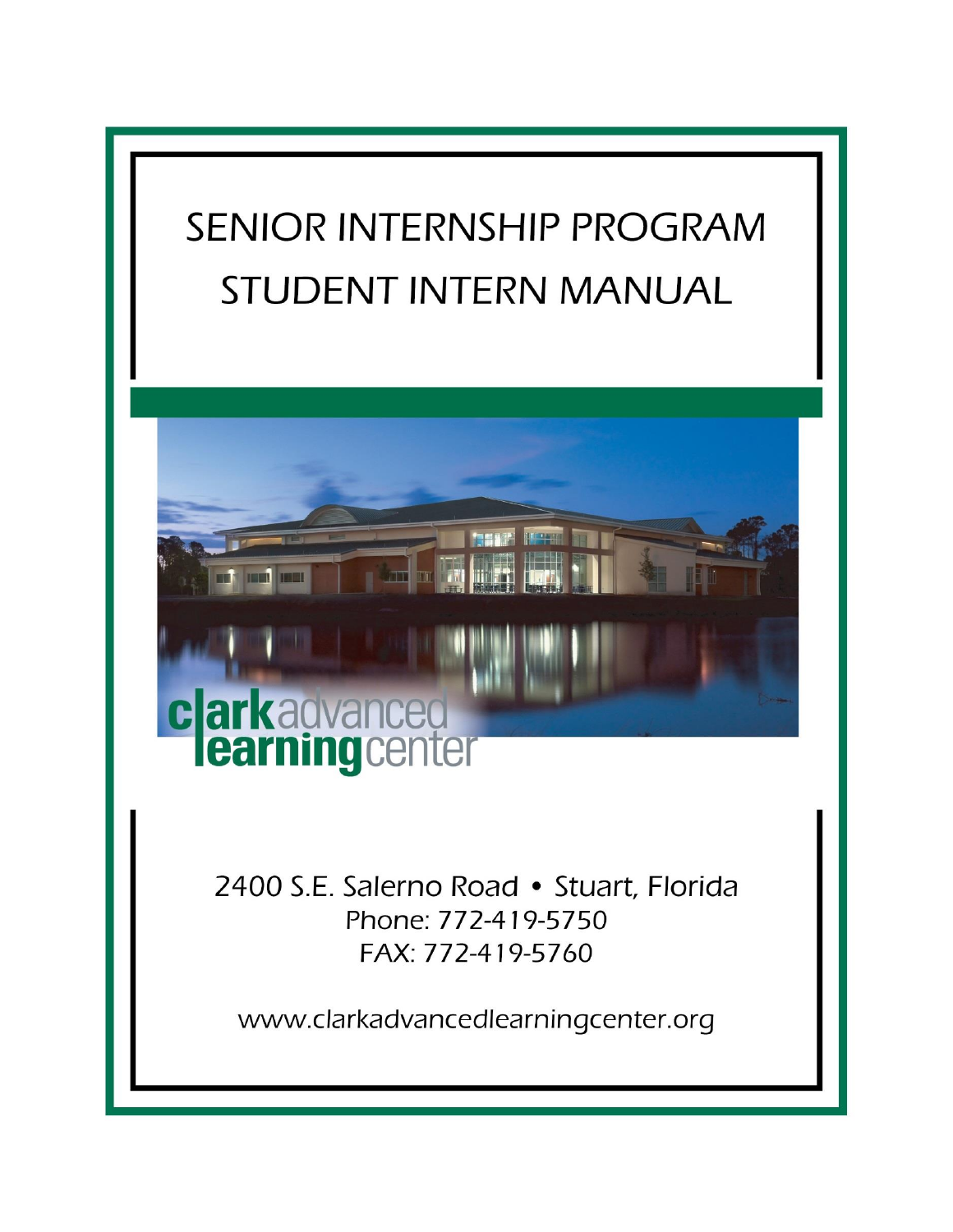## **Senior Internship Program: Student Intern Manual**

## **Overview**

The Clark Advanced Learning Center (Clark), a national model, is a public charter high school providing 10th, 11th, and  $12<sup>th</sup>$  grade students with enhanced educational and career training opportunities through access to a rigorous technology-enriched curriculum in a small school environment. Through an extensive dual enrollment program, students may simultaneously earn high school and college credits, enabling them to attain an Associate degree concurrent with a high school diploma.

Successful completion of the Senior Internship Program is required of all students. The program has two components – an Internship experience and a college-level course. Details are provided in Appendix A.

- Internship: Seniors complete a 60-hour, unpaid work experience with a local business in an Intern role. The purpose of the Internship is to develop career-related and workplace skills and to integrate classroom competencies in a "real world" setting.
- Academic Component: Seniors register for a one-semester course, SLS 1421: Personal and Career Development, in either the Fall or Spring semester. This course is taught by the Clark Career Coordinator, who is an Adjunct Faculty Member with Indian River State College, and is supported by the business community. Students receive high school and college credit for the dual enrollment course. Grades are based on Internship worksite attendance, classroom attendance and participation, capstone presentation, business partner assessments, and classroom assignments and assessments.

Clark Interns have the opportunity to receive the Clark Advanced Learning Center Intern of the Year Award. Business partner nominations are a major piece of the selection process. Details on the award are included in this manual.

## **Student Responsibilities**

- Meet with Career Coordinator, after completing online career surveys and resume draft, to discuss career and Internship interests in the spring semester of the junior year.
- Complete all Internship placement and completion steps according to timeline set with Career Coordinator.
- Complete and sign Intern Information and Release Form to provide contact information and Internship preferences to Career Coordinator. This form also gives Career Coordinator permission to release the Intern resume to prospective business partners.
- Determine when Internship hours will be completed (summer, fall, or spring) in coordination with parents/guardians and Career Coordinator. Summer Internships require written approval from parent/guardian.
- Complete specific steps that are required for some Internships as outlined in this manual and by Career Coordinator.
- Check RiverMail email account and text messages regularly to be sure information from Career Coordinator is received and responded to in a timely manner.
- Schedule and attend interview with prospective business partner when assigned by Career Coordinator.
- Attend and fully participate in SLS 1421 and meet requirements and deadlines for assignments and assessments in accordance with course syllabus. Details included in Appendix A.
- Complete Internship Agreement (Appendix B) with business partner, gather signatures, and return form to Career Coordinator before beginning Internship hours. The Internship Agreement establishes a partnership between the student, parent/guardian, school, and business partner. It is intended as a guide to fulfill the Internship requirements and should not be interpreted as a legal instrument or any form of binding contract.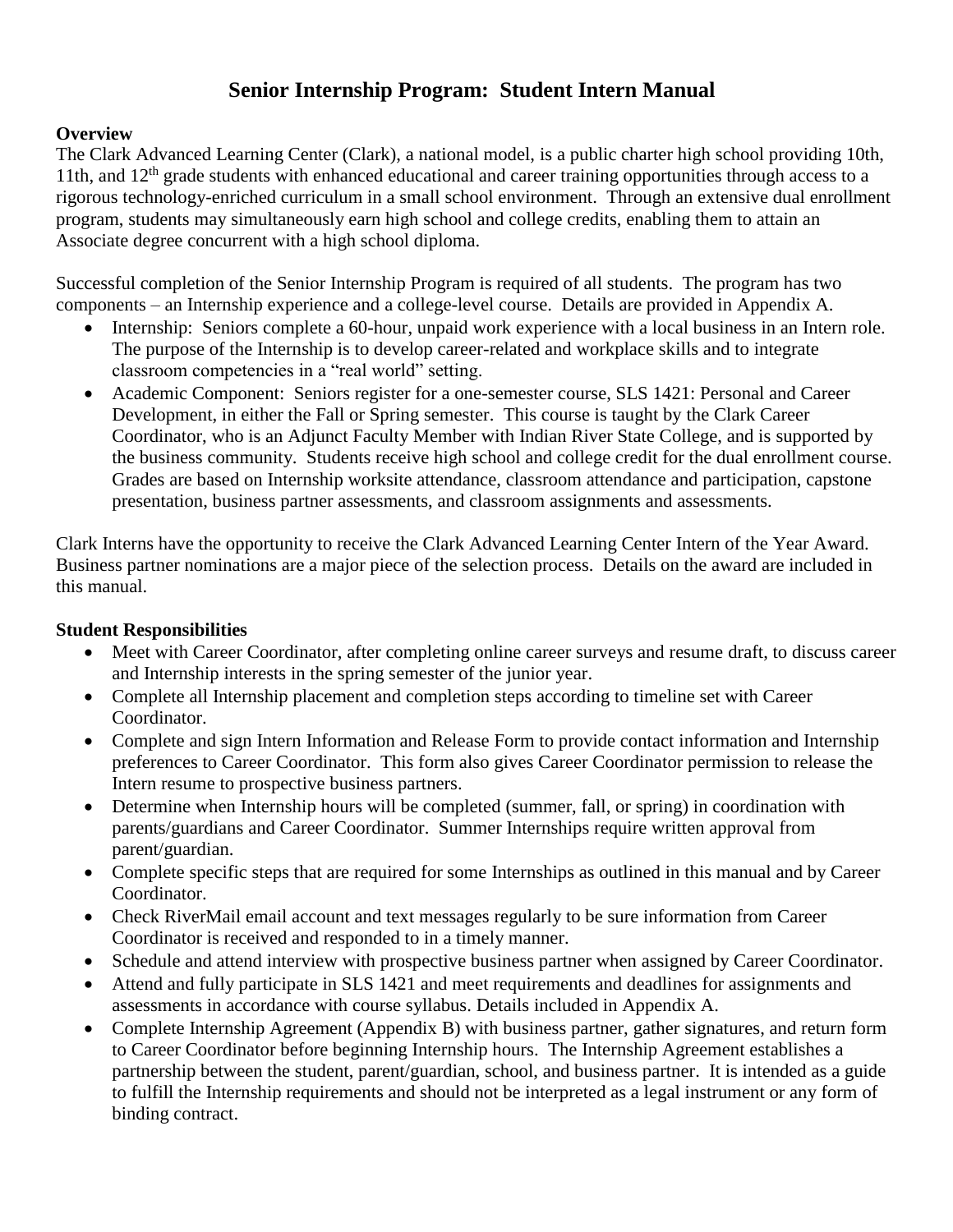## **Student Responsibilities (continued)**

- Complete all Internship hours as determined by business partner and Career Coordinator. Submit hours to business partner for approval then submit approved time cards (Appendix D) to Career Coordinator on a weekly basis.
- Meet business evaluation requirements through Business Partner Intern Evaluation (Appendix C).
- Develop and present Capstone Presentation in SLS 1421 outlining Internship experiences and current career plan.

## **Internship Placement Requirements for Specific Business Partners**

In addition to the Internship placement requirements previously outlined, some specific business partners require the timely completion of additional steps in order for a student to be placed in an Internship role.

 **Cleveland Clinic Martin Health System**: The process of obtaining an Internship with Cleveland Clinic Martin Health System can take time. This includes Internships within the hospitals and with any doctor, surgeon, nurse, or administrator affiliated with Martin Health System. It is important that students remain in communication with Clark's Career Coordinator throughout the process.

Clark's Career Coordinator will request Internship placements with Cleveland Clinic Martin Health System on behalf of interested students. Once a placement has been identified, the Cleveland Clinic Martin Health System Student Mandatory Education must be reviewed and the Cleveland Clinic Martin Health System Mandatory Student Orientation Packet must be completed by the student and submitted to the Career Coordinator. The Packet and instructions for completing it will be sent via RiverMail by the Career Coordinator. The completed packet must be returned to the Career Coordinator within one week. If the information is not submitted within one week, the Internship placement may be given to another student. Students will also be required to clear a fingerprinting/background check.

The Orientation Packet requires official documentation of the following in order to be considered complete:

- A negative tuberculosis test administered within the previous 12 months.
- A flu shot for the current year. If the flu shot is declined, the Intern will be required to wear a mask at all times when at the Internship site or any part of the Cleveland Clinic Martin Health System as an Intern.
- Current CPR Certification. CPR training can be completed through the Red Cross (http://www.redcross.org/take-a-class) or through IRSC's Public Safety Department (https://tcpublicsafetytraining.gosignmeup.com/Public/Course/Browse).
- Proof of current immunizations, which are provided by the Career Coordinator through FOCUS.
- **Law Enforcement, the Court System, and Education**: Some business partners require that students complete a formal application and clear a background check, which can include fingerprinting/background check as part of the Internship placement process. This can take time, so it is important that students remain in contact with the Career Coordinator throughout the process and complete the required steps as quickly as possible. Students interested in completing Internships with the Stuart Police Department, Martin County Sheriff's Office, or with Teachers in the Martin County School District or Judges and Attorneys in the Court System may be required to complete this type of process.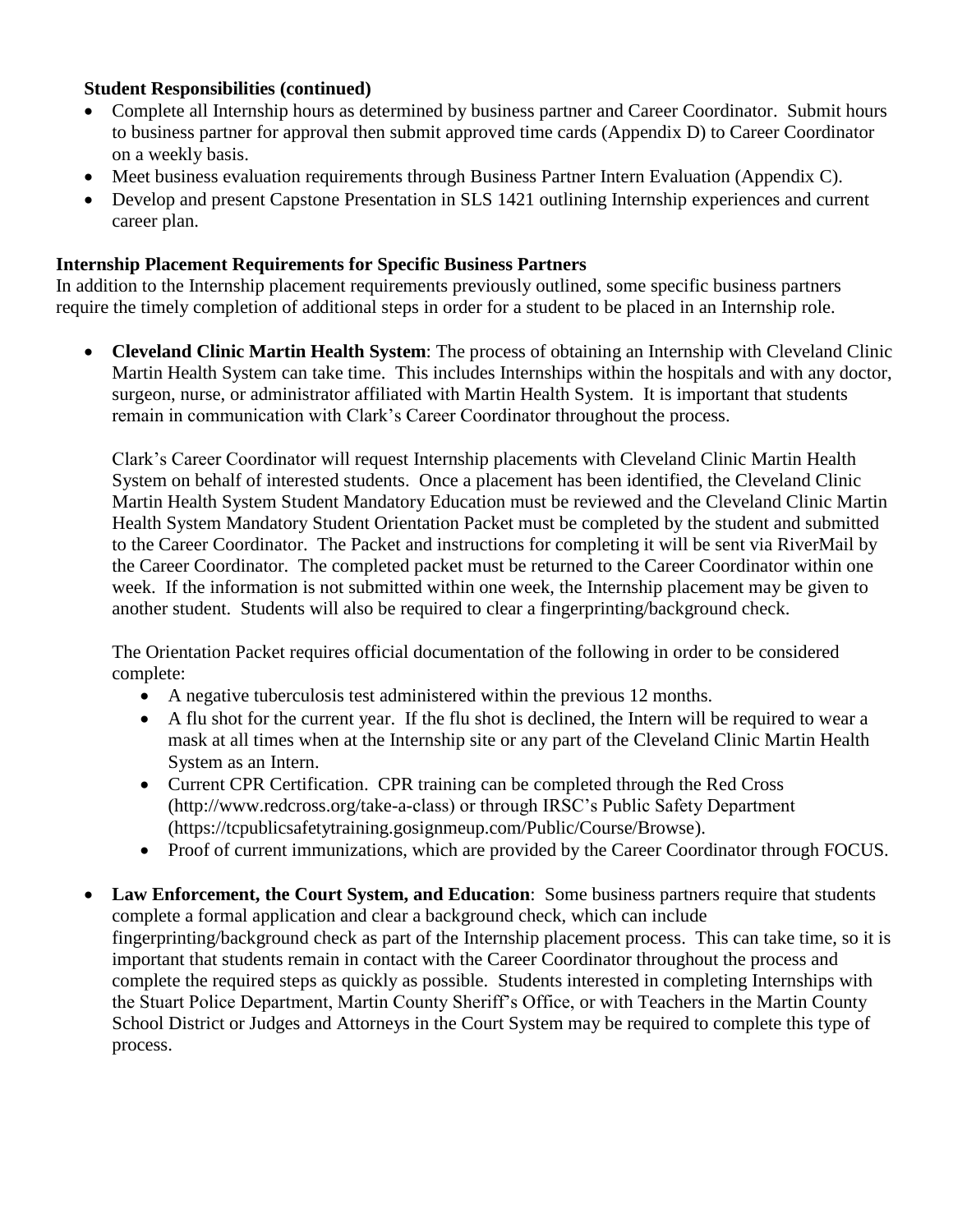## **Intern of the Year Award**

The Intern of the Year Award is designed to recognize the outstanding work being done by Clark Advanced Learning Center Interns throughout Martin County and surrounding areas. Based on nominations from business partners and input from the Career Coordinator, this award will be given to one Intern annually to recognize "above and beyond" commitment to the Internship experience.

To be eligible, Interns must be Clark Advanced Learning Center seniors who have successfully completed both the 60-hour Internship experience and the academic component of the Internship program, SLS 1421: Personal and Career Development, within the current academic year (or previous summer). Nominations will be accepted from business partners each semester and the award will be presented at Clark's Scholarship and Awards Night at the end of the academic year.

The recipient will be an Intern who:

- exhibited appropriate levels of professionalism, courtesy, and responsibility as expected by the business partner and the organization's employees.
- displayed a positive attitude and willingness to work.
- demonstrated a commitment to provide high-quality work that exceeded established performance standards and provided service to the business partner.
- represented the Clark Advanced Learning Center and Indian River State College in a positive and professional manner.
- received high rankings on the Intern Evaluation completed by the business partner at the conclusion of the Internship.
- met all of the requirements of the Internship experience and presented an outstanding Capstone.

The Intern of the Year will be honored in the following ways:

- Commemorative plaque and special gift.
- Recognition at the Clark Advanced Learning Center annual Scholarship and Awards Night.
- Name and photo on the Career Connections section of the Clark Web site.
- Recognition in Clark and IRSC publications as appropriate.
- Name on perpetual plaque at Clark.

Nominations for the Intern of the Year Award or questions about the program should be directed to Dr. Denisha Bonds, Career Coordinator, via email at dbonds@irsc.edu or by phone at (772) 419-5768.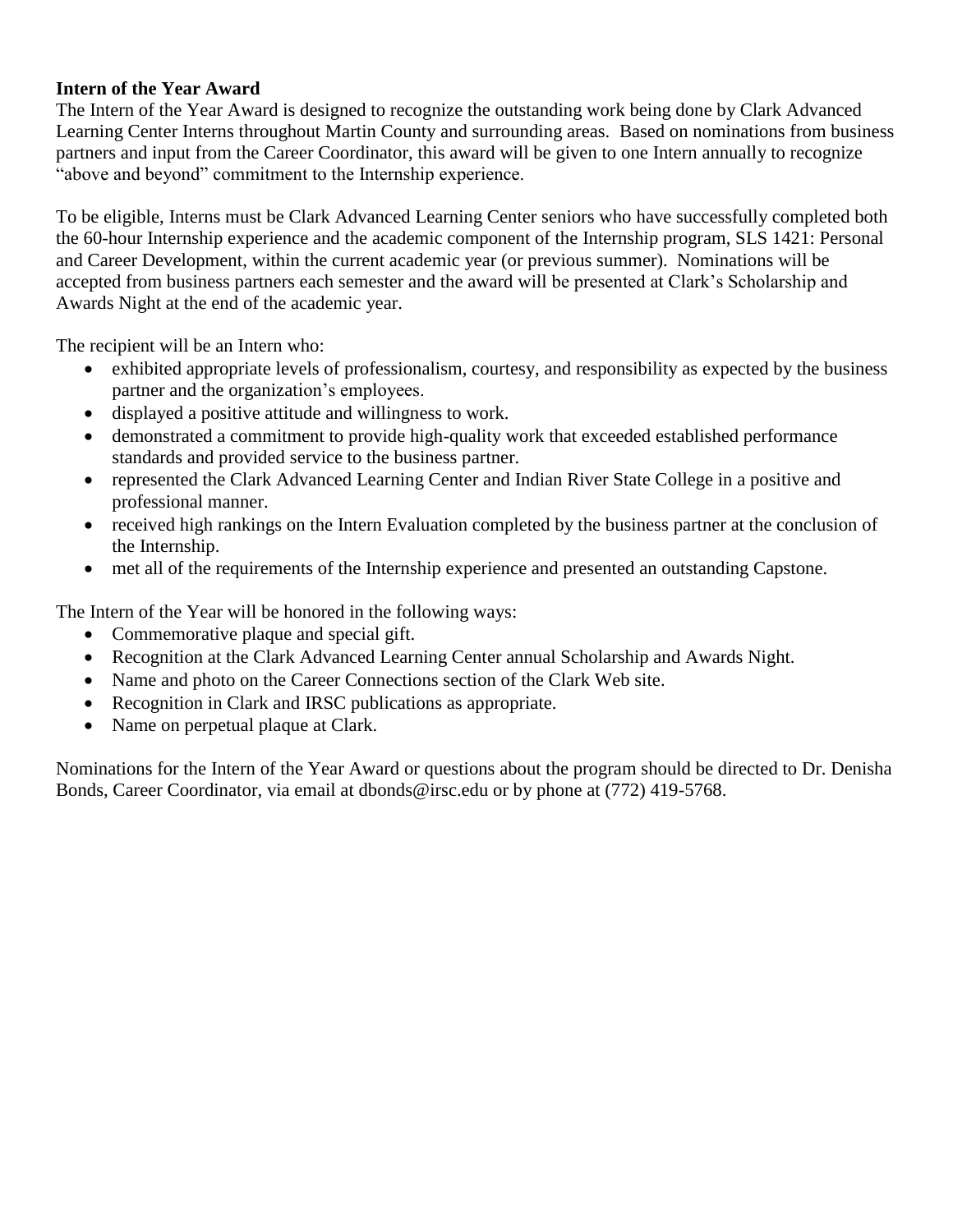## **Clark Advanced Learning Center Internship and Course Timeline – Student**

Students must complete the following requirements as part of the Senior Internship Program.

| Requirement                                                | <b>Description</b>                                                                                                                                                                                                                                                                                                                                                                                                                                                                                                                                                                                                                                                                                                                                                                                                                                                                                                                                                                                                                                                                                                                                         |  |  |  |
|------------------------------------------------------------|------------------------------------------------------------------------------------------------------------------------------------------------------------------------------------------------------------------------------------------------------------------------------------------------------------------------------------------------------------------------------------------------------------------------------------------------------------------------------------------------------------------------------------------------------------------------------------------------------------------------------------------------------------------------------------------------------------------------------------------------------------------------------------------------------------------------------------------------------------------------------------------------------------------------------------------------------------------------------------------------------------------------------------------------------------------------------------------------------------------------------------------------------------|--|--|--|
| Internship Experience                                      | Students will meet with the Clark Career Coordinator, after completing the<br>required online career surveys and a resume draft, to discuss career interests and<br>Internship preferences. The Career Coordinator will contact prospective<br>business partners on behalf of the students. When a business partner has been<br>assigned, the student will schedule and attend an interview with the business<br>partner. To finalize the Internship placement, students will complete the<br>Internship Agreement (Appendix B) in conjunction with the business partner,<br>gather all required signatures, and return the complete and signed form to the<br>Career Coordinator before beginning the Internship hours. Students will<br>complete 60 unpaid Internship hours with the assigned business partner and will<br>submit weekly time cards (Appendix D) to the Career Coordinator documenting<br>the hours. At the end of the Internship, business partners complete the Intern<br>Evaluation (Appendix C) at their Intern's request. The evaluation must be<br>submitted to the Career Coordinator in order for the Internship to be complete. |  |  |  |
| Project/Product or Observation<br><b>Timeline Creation</b> | The Internship can include the development of an actual product or project that<br>the student completes to assist the business partner's operations and as a learning<br>experience for the student. Alternatively, the Internship can be primarily<br>observational in which case students create an Internship observation schedule<br>that exposes them to all areas of the organization and the related career field as<br>appropriate. Students are to collaborate with the business partner and the Career<br>Coordinator in determining what the Capstone will be.                                                                                                                                                                                                                                                                                                                                                                                                                                                                                                                                                                                 |  |  |  |
| <b>Career Research</b>                                     | Students research a career field of interest using a variety of resources and create<br>a detailed project demonstrating what was learned in SLS 1421. The project<br>introduces students to the information that is important to consider when making<br>career decisions and to reliable sources for researching careers, including<br>information interviews.                                                                                                                                                                                                                                                                                                                                                                                                                                                                                                                                                                                                                                                                                                                                                                                           |  |  |  |
| Mid-Term Capstone Presentation<br>Draft                    | At mid-term, students create a draft presentation of their Capstones including<br>business partner information such as demographics, business history, Web site,<br>points of interest, etc.; and an overview of current career plans.                                                                                                                                                                                                                                                                                                                                                                                                                                                                                                                                                                                                                                                                                                                                                                                                                                                                                                                     |  |  |  |
| Capstone<br>Presentation                                   | At the end of the class, students create a ten-minute Capstone Presentation<br>PowerPoint that can include animation, sound, and/or video. The presentation<br>will include an Internship overview, career information, and a<br>demonstration/description of the Capstone. The presentation is made to an<br>audience of classmates, educators, and business partners.                                                                                                                                                                                                                                                                                                                                                                                                                                                                                                                                                                                                                                                                                                                                                                                    |  |  |  |
| <b>Business Partner Participation</b>                      | The business partner provides assistance in establishing the Capstone, mentors<br>the student throughout the Internship, and attends the student's formal<br>presentation if possible.                                                                                                                                                                                                                                                                                                                                                                                                                                                                                                                                                                                                                                                                                                                                                                                                                                                                                                                                                                     |  |  |  |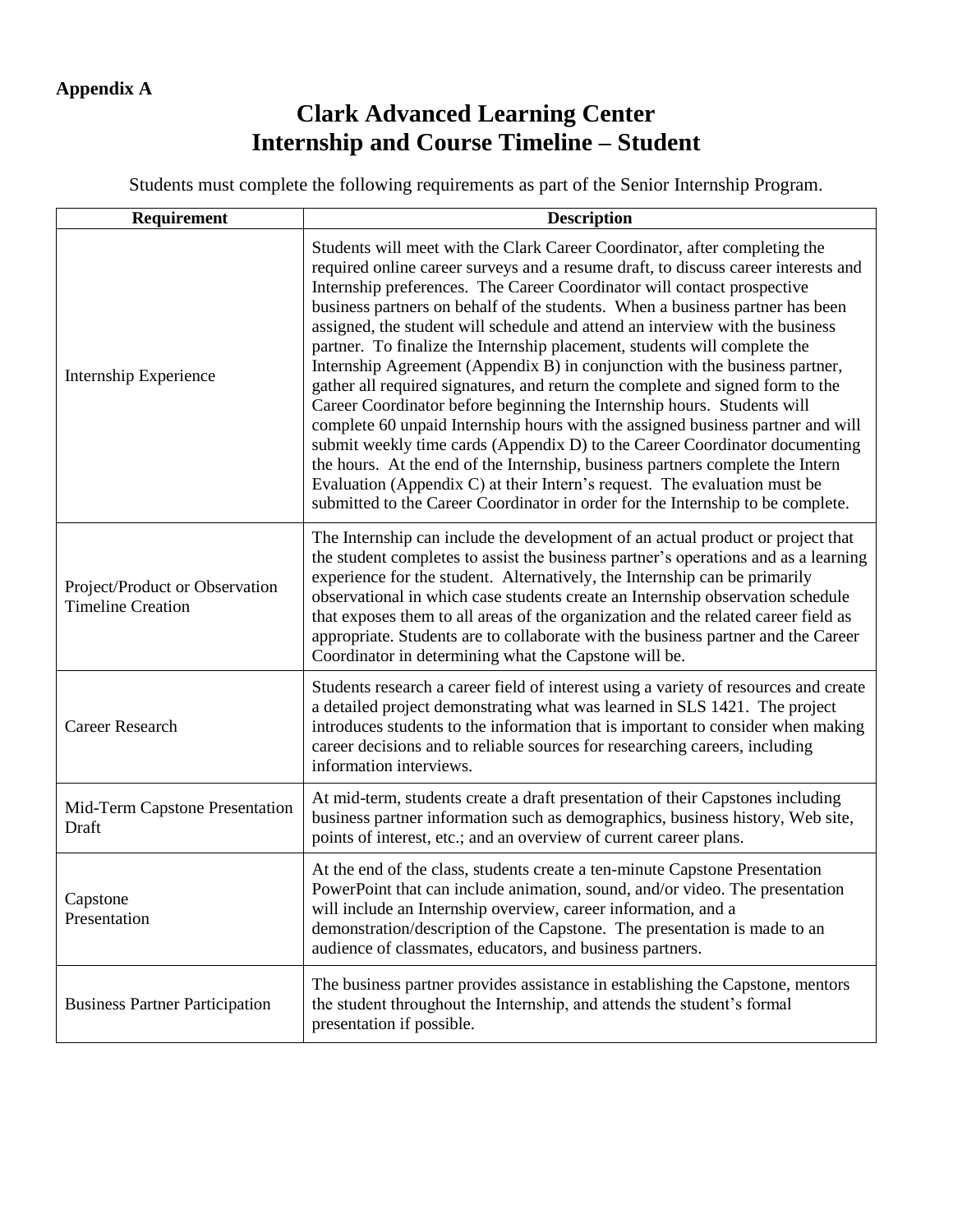## **Clark Advanced Learning Center Internship Agreement**

| <b>Student Information:</b>          |                     |                           |       |
|--------------------------------------|---------------------|---------------------------|-------|
|                                      | (First Name)        | (Last Name)               |       |
| <b>Business Partner Information:</b> |                     |                           |       |
|                                      | (Organization Name) |                           |       |
|                                      |                     |                           |       |
| (Contact First Name)                 |                     | (Contact Last Name)       |       |
| (Address)                            | (City)              | (State)                   | (Zip) |
|                                      |                     |                           |       |
| Work Schedule: M T<br>W              | $\mathbf F$<br>Th   | Time: $\frac{1}{2}$ Time: |       |
|                                      |                     |                           |       |

**Intern Responsibilities:** The student will adhere to the Internship requirements established by the school and the business partner. The student will exhibit the appropriate level of professionalism, courtesy, and responsibility expected of the business partner's employees. Some Internship sites require students to complete drug screening and/or a criminal background check *prior* to placement. The student will be present as scheduled and will submit signed weekly time cards to the Career Coordinator.

**Parent/Guardian Responsibilities:** Parent/guardian agrees to support the student participating in the Clark Advanced Learning Center (Clark) Internship Program. Parent/guardian agrees to permit student to leave the school campus in order to participate in the program.

**Career Coordinator Responsibilities:** The Career Coordinator arranges student Internship placement and monitors each Intern's progress. Career Coordinator serves as primary contact for students, parents/guardians, and business partners for all Internship-related questions and concerns.

**Business Partner Responsibilities:** The business partner agrees to place the Intern in the above listed position to provide career experience relating to the course objectives. The Intern's activities will be supervised by qualified personnel and performed under safe, hazard-free conditions. The Intern will receive the same consideration the business provides employees with regard to safety, health, general work conditions, and other policies and procedures. The business partner agrees to evaluate the student and adhere to school attendance policies. Students may not miss any Clark or dual enrollment classes to participate in the Internship.

This document establishes an agreement between the student, parent/guardian, school, and business partner to satisfy the Clark Internship requirements. It is intended as a guide to fulfill the Clark Internship requirements and should not be interpreted as a legal instrument or any form of binding contract.

We have read this Internship Agreement and understand the conditions and provisions contained therein.

| Intern                  | Date | Parent/Guardian    | Date |
|-------------------------|------|--------------------|------|
| <b>Business Partner</b> | Date | Career Coordinator | Date |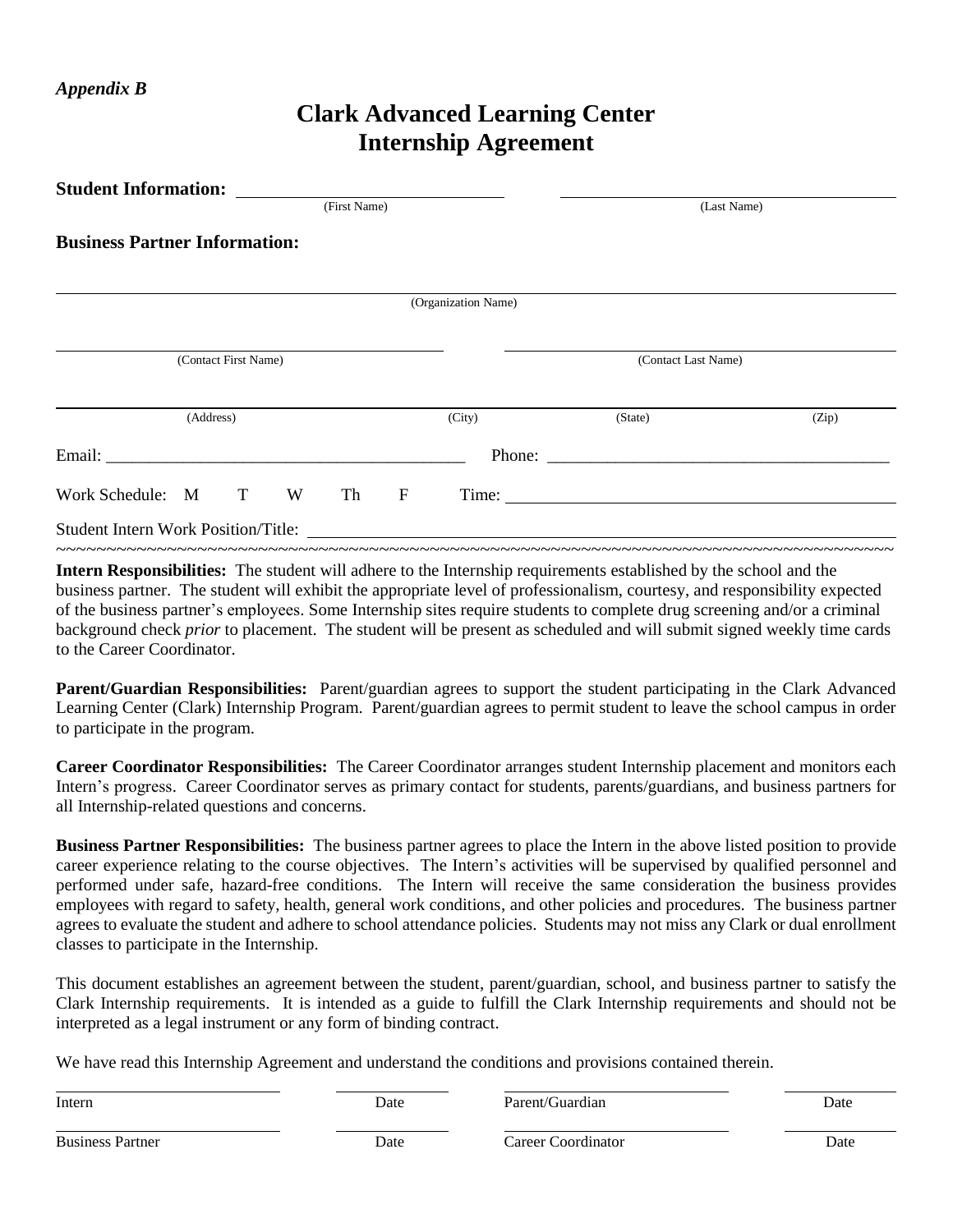## **Clark Advanced Learning Center Business Partner Intern Evaluation**

| <b>Student Name</b> | Dates of Internship |  |
|---------------------|---------------------|--|
|                     |                     |  |

Company Name Internship Supervisor/Business Partner Name

**DIRECTIONS:** This evaluation provides feedback for the Intern and the Career Coordinator. Based on the U.S. Department of Labor Secretary's Commission for Achieving Necessary Skills (SCANS), the competencies below have been identified as tools for success in employment. Please rate the Intern by circling the appropriate number to the right that corresponds with the Intern's competency level.

|    | $4 = Excellent$<br>$3 =$ Above Average                                                                      | $2 = Average$<br>$1 =$ Needs Improvement | $0 =$ Unsatisfactory<br>$N/A = Does not Apply$ |                |                |                |                |                  |     |
|----|-------------------------------------------------------------------------------------------------------------|------------------------------------------|------------------------------------------------|----------------|----------------|----------------|----------------|------------------|-----|
|    | 1. Responsibility: Punctual and reliable, adheres to company policy                                         |                                          |                                                | $\overline{4}$ | 3              | 2              | $\mathbf{1}$   | $\boldsymbol{0}$ | N/A |
| 2. | Time Management: Starts on time, follows schedule, prioritizes tasks                                        |                                          |                                                | $\overline{4}$ | 3              | $\overline{2}$ | $\overline{1}$ | $\boldsymbol{0}$ | N/A |
| 3. | Listening: Listens attentively, confirming majority of information, responds to<br>non-verbal communication |                                          |                                                | $\overline{4}$ | 3              | 2              | $\overline{1}$ | $\overline{0}$   | N/A |
| 4. | Teamwork: Follows team rules, cooperates, assists other team members                                        |                                          |                                                | $\overline{4}$ | 3              | 2              | $\overline{1}$ | $\theta$         | N/A |
| 5. | Acquiring information: Selects information relevant to the task, predicts outcomes                          |                                          |                                                | $\overline{4}$ | 3              | $2 \quad 1$    |                | $\theta$         | N/A |
| 6. | Understanding Systems: Understands system/organization principles/terminology                               |                                          |                                                | $\overline{4}$ | $\mathfrak{Z}$ | $2 \quad 1$    |                | $\boldsymbol{0}$ | N/A |
| 7. | Applying Technology: Understands technology applications, follows proper procedures                         |                                          |                                                |                | $\mathfrak{Z}$ | $2 \quad 1$    |                | $\mathbf{0}$     | N/A |
| 8. | Self-Management: Maintains self-control, accepts constructive feedback                                      |                                          |                                                |                | $\mathfrak{Z}$ |                | $2 \quad 1$    | $\mathbf{0}$     | N/A |
| 9. | Honesty/Integrity: Understands implications of decisions, recommends ethical courses<br>of action           |                                          |                                                | 4              | $\mathfrak{Z}$ | $2 \quad 1$    |                | $\mathbf{0}$     | N/A |
|    | 10. Self-Worth: Accepts responsibility and understands effects of own behavior                              |                                          |                                                | $\overline{4}$ | 3              | $2 \quad 1$    |                | $\Omega$         | N/A |
|    | SPECIFIC TRAINING TASKS:                                                                                    |                                          |                                                |                |                |                |                |                  |     |
|    |                                                                                                             |                                          |                                                | 4              | 3              | 2              | $\overline{1}$ | $\Omega$         | N/A |
|    | $12.$ $\overline{\phantom{a}}$                                                                              |                                          |                                                | 4              | $\overline{3}$ | 2              | $\overline{1}$ | $\overline{0}$   | N/A |
|    | $13. \_$                                                                                                    |                                          |                                                | 4              | 3              | 2              | $\overline{1}$ | $\theta$         | N/A |
|    |                                                                                                             |                                          |                                                | 4              | 3              | 2              | $\mathbf{1}$   | $\boldsymbol{0}$ | N/A |
|    |                                                                                                             |                                          |                                                |                |                |                |                |                  |     |

\_\_\_\_\_\_\_\_\_\_\_\_\_\_\_\_\_\_\_\_\_\_\_\_\_\_\_\_\_\_\_\_\_\_\_\_ \_\_\_\_\_\_\_\_\_\_\_\_\_\_\_\_\_\_\_\_\_\_\_\_\_\_\_\_\_\_\_\_\_\_ \_\_\_\_\_\_\_\_\_\_\_\_\_\_\_\_\_\_\_\_\_\_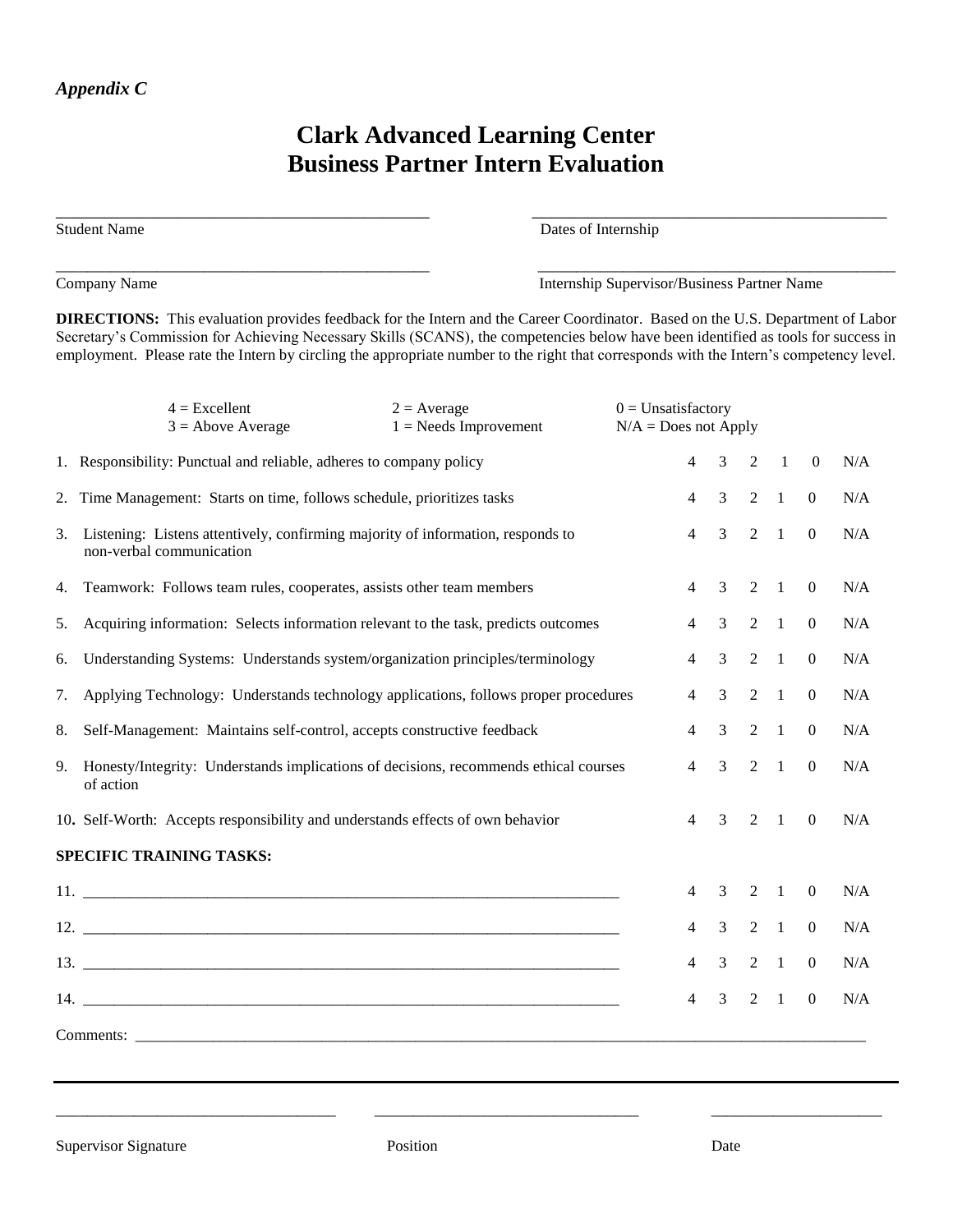#### *Appendix D*

#### **Clark Advanced Learning Center Internship Time Card**

Submit time card each week to the Career Coordinator at the Clark Advanced Learning Center. Students receive credit for work hours **ONLY** if the time card is complete and submitted on time.

Intern Name:

Business Name: 2008. [2016] The Summary Service State of the Summary Service State of the Summary Service State State of the Summary Service State State State State State State State State State State State State State Sta

Work Supervisor:

Week Beginning:

|                           | <b>Arrival Time</b>                   | Departure Time | <b>Total Daily Hours</b> |  |  |  |
|---------------------------|---------------------------------------|----------------|--------------------------|--|--|--|
| Monday                    |                                       |                |                          |  |  |  |
| Tuesday                   |                                       |                |                          |  |  |  |
| Wednesday                 |                                       |                |                          |  |  |  |
| Thursday                  |                                       |                |                          |  |  |  |
| Friday                    |                                       |                |                          |  |  |  |
| Saturday                  |                                       |                |                          |  |  |  |
| Sunday                    |                                       |                |                          |  |  |  |
|                           |                                       |                |                          |  |  |  |
| <b>Total Weekly Hours</b> |                                       |                |                          |  |  |  |
|                           | <b>Total Internship Hours to Date</b> |                |                          |  |  |  |

Comments:

#### **Clark Advanced Learning Center Internship Time Card**

Submit time card each week to the Career Coordinator at the Clark Advanced Learning Center. Students receive credit for work hours **ONLY** if the time card is complete and submitted on time.

Intern Name:

Business Name:

Work Supervisor:

Week Beginning:

|                           | Arrival Time                          | Departure Time | <b>Total Daily Hours</b> |  |  |  |
|---------------------------|---------------------------------------|----------------|--------------------------|--|--|--|
| Monday                    |                                       |                |                          |  |  |  |
| Tuesday                   |                                       |                |                          |  |  |  |
| Wednesday                 |                                       |                |                          |  |  |  |
| Thursday                  |                                       |                |                          |  |  |  |
| Friday                    |                                       |                |                          |  |  |  |
| Saturday                  |                                       |                |                          |  |  |  |
| Sunday                    |                                       |                |                          |  |  |  |
|                           |                                       |                |                          |  |  |  |
| <b>Total Weekly Hours</b> |                                       |                |                          |  |  |  |
|                           | <b>Total Internship Hours to Date</b> |                |                          |  |  |  |

Comments:

Supervisor Signature

Intern Signature

Supervisor Signature

Intern Signature